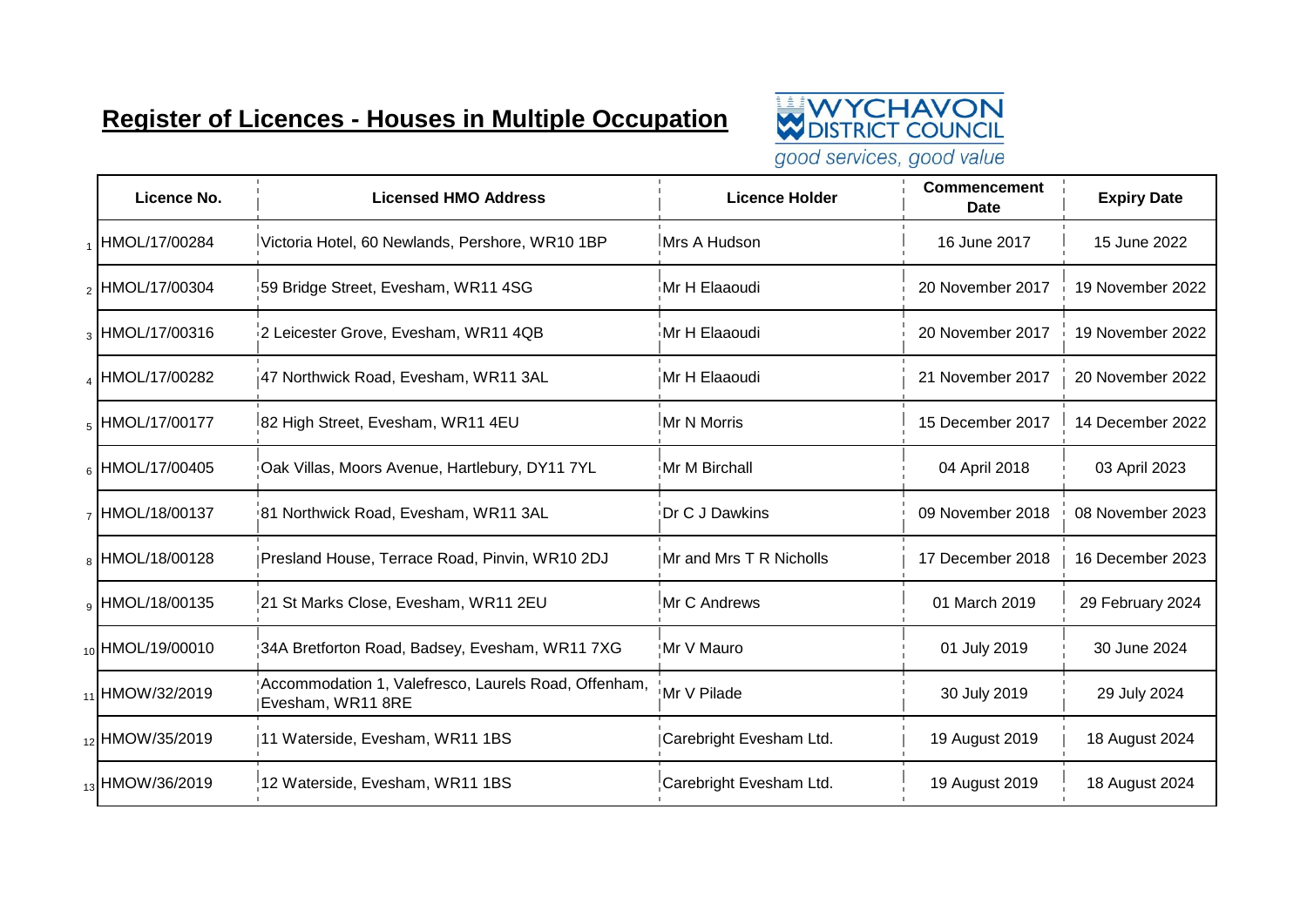| 14 HMOW/37/2019            | 13 Waterside, Evesham, WR11 1BS                                           | Carebright Evesham Ltd.          | 19 August 2019    | 18 August 2024    |
|----------------------------|---------------------------------------------------------------------------|----------------------------------|-------------------|-------------------|
| 15 HMOW/33/2019            | Accommodation 2, Valefresco, Laurels Road, Offenham,<br>Evesham, WR11 8RE | Mr V Pilade                      | 23 August 2019    | 22 August 2024    |
| 16 HMOW/03/2019            | 1 St Marys Road, Evesham, WR11 4EG                                        | Ms A Isgin                       | 23 September 2019 | 22 September 2024 |
| 17 HMOW/13/2019            | 11 Priors Walk, Pershore, WR10 1LQ                                        | <b>Stoneyard Property</b>        | 23 September 2019 | 22 September 2024 |
| 18 HMOL/19/00011           | 34a Port Street, Evesham, WR11 1AW                                        | Mr T Kent                        | 27 September 2019 | 26 September 2024 |
| 19/0041/HMO                | 4 Castle Terrace, Lower Leys, Evesham, WR11 3AB                           | Ms A Isgin                       | 15 November 2019  | 14 November 2024  |
| <sub>20</sub> 19/0042/HMO  | Rotherdale Farm, Long Lane, Tilesford, WR10 2LA                           | Springhill Farms (Pershore) Ltd. | 02 January 2020   | 01 January 2025   |
| <sub>21</sub> HMOW/23/2019 | Flat Over, 14a Port Street, Evesham, WR11 1AN                             | Mr G Yildiz                      | 23 January 2020   | 22 January 2025   |
| <sub>22</sub> HMOW/39/2019 | 93 Port Street, Evesham, WR11 1JZ                                         | Ms S Dimitrova                   | 20 February 2020  | 19 February 2025  |
| <sub>23</sub> 19/0048/HMO  | 33d Tagwell Road, Droitwich Spa, WR9 7BN                                  | Mr N Sysum                       | 27 February 2020  | 26 February 2025  |
| <sub>24</sub> 20/0055/HMO  | Lyncroft, 80 Greenhill, Evesham, WR11 4NH                                 | Mr D McLaughlin                  | 03 April 2020     | 02 April 2025     |
| <sub>25</sub> 19/0047/HMO  | 18 Blossomfield Close, Evesham, WR11 2NZ                                  | Ms P Clover                      | 29 April 2020     | 28 April 2025     |
| <sub>26</sub> 20/0060/HMO  | 28 Sycamore Avenue, Evesham, WR11 1YE                                     | Mr A Rayner                      | 29 April 2020     | 28 April 2025     |
| <sub>27</sub> HMOW/07/2019 | Hollies', 18 Worcester Road, Pershore, WR10 1HG                           | Springhill Farms (Pershore) Ltd. | 29 April 2020     | 28 April 2025     |
| <sub>28</sub> HMO/19/0009  | Little Orchard, Bibsworth Avenue, Broadway, WR12 7BH   Hortus Inns Ltd.   |                                  | 27 May 2020       | 26 May 2025       |
| <sub>29</sub> 20/0062/HMO  | The Talbot, 74 Port Street, Evesham, WR11 1AP                             | Mr H Mitchous                    | 15 June 2020      | 14 June 2025      |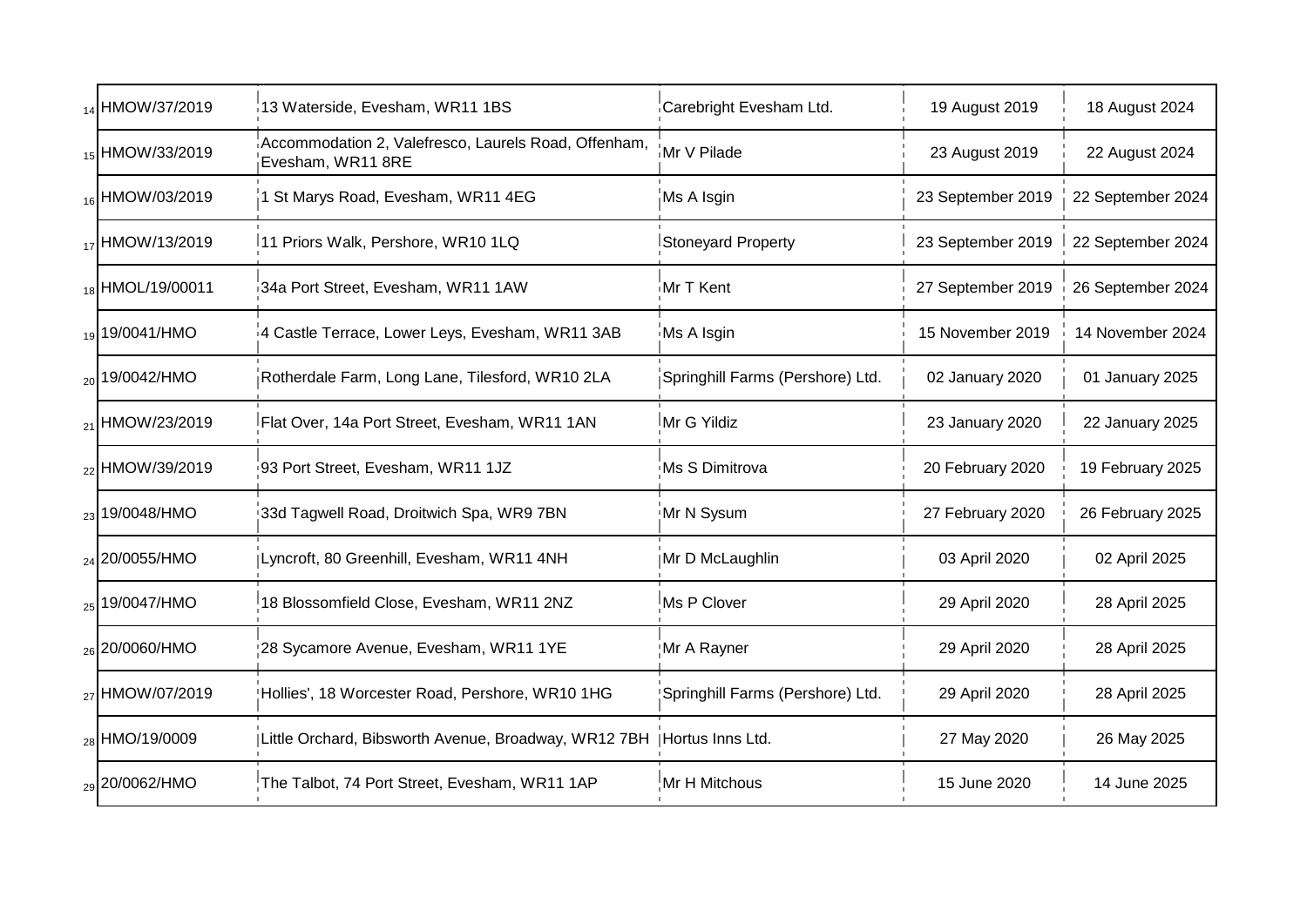| <sub>30</sub> 20/0058/HMO | Apartment A, Bewdley Lodge, 76-77 Bewdley Street,<br>Evesham, WR11 4AD | Baillie Homes Limited                           | 21 August 2020    | 20 August 2025    |
|---------------------------|------------------------------------------------------------------------|-------------------------------------------------|-------------------|-------------------|
| 31 20/0059/HMO            | Apartment B, Bewdley Lodge, 76-77 Bewdley Street,<br>Evesham, WR11 4AD | <b>Baillie Homes Limited</b>                    | 21 August 2020    | 20 August 2025    |
| 32 20/0061/HMO            | Bredon View, Smokey Farm, Smokey Lane, Cropthorne,<br>WR103NF          | Mrs C Brockie                                   | 09 September 2020 | 08 September 2025 |
| 33 20/0074/HMO            | 115 Worcester Road, Droitwich Spa, WR9 8AR                             | Mr D Merritt                                    | 23 September 2020 | 22 September 2025 |
| 34 20/0073/HMO            | 22 Northwick Road, Evesham, WR11 3AN                                   | Mr S Campagne                                   | 16 November 2020  | 15 November 2025  |
| 35 HMOW/18/2019           | 60 Sandscroft Avenue, Broadway, WR12 7EL                               | Hortus Inns Ltd                                 | 02 December 2020  | 01 December 2025  |
| 36 20/0057/HMO            | 28 Spinney Grove, Evesham, WR11 1BF                                    | Ms A Heseltine                                  | 02 December 2020  | 01 December 2025  |
| 37 20/0081/HMO            | 3 Abbots Walk, Evesham, WR11 4BW                                       | Elaaoudi Property Management<br>Limited         | 27 January 2021   | 26 January 2026   |
| 38 20/0078/HMO            | 4 Port Mews, 20 Port Street, Evesham, WR11 1AW                         | <b>Elaaoudi Property Management</b><br>Limited  | 27 January 2021   | 26 January 2026   |
| <sub>39</sub> 20/0077/HMO | 4 Lingfield Road, Evesham, WR11 2XG                                    | Elaaoudi Property Management<br>Limited         | 27 January 2021   | 26 January 2026   |
| <sub>40</sub> 20/0079/HMO | 4 Abbots Walk, Evesham, WR11 4BW                                       | <b>Elaaoudi Property Management</b><br>Limited  | 27 January 2021   | 26 January 2026   |
| 41 20/0080/HMO            | 4 St Margarets Road, Evesham, WR11 2GD                                 | <b>Elaaoudi Property Management</b><br>!Limited | 27 January 2021   | 26 January 2026   |
| 42 20/0082/HMO            | 8 Lavender Walk, Evesham, WR11 2JR                                     | Elaaoudi Property Management<br>! Limited       | 27 January 2021   | 26 January 2026   |
| 43 21/0089/HMO            | 51B Port Street, Evesham, WR11 3LF                                     | <b>Elaaoudi Property Management</b><br>Limited  | 22 June 2021      | 21 June 2026      |
| 44 21/0088/HMO            | 75 Battleton Road, Evesham, WR11 1HS                                   | <b>Elaaoudi Property Management</b><br>Limited  | 22 June 2021      | 21 June 2026      |
| 45 21/0087/HMO            | 55 Burford Road, Evesham, WR11 3AG                                     | Elaaoudi Property Management<br>: Limited       | 22 June 2021      | 21 June 2026      |